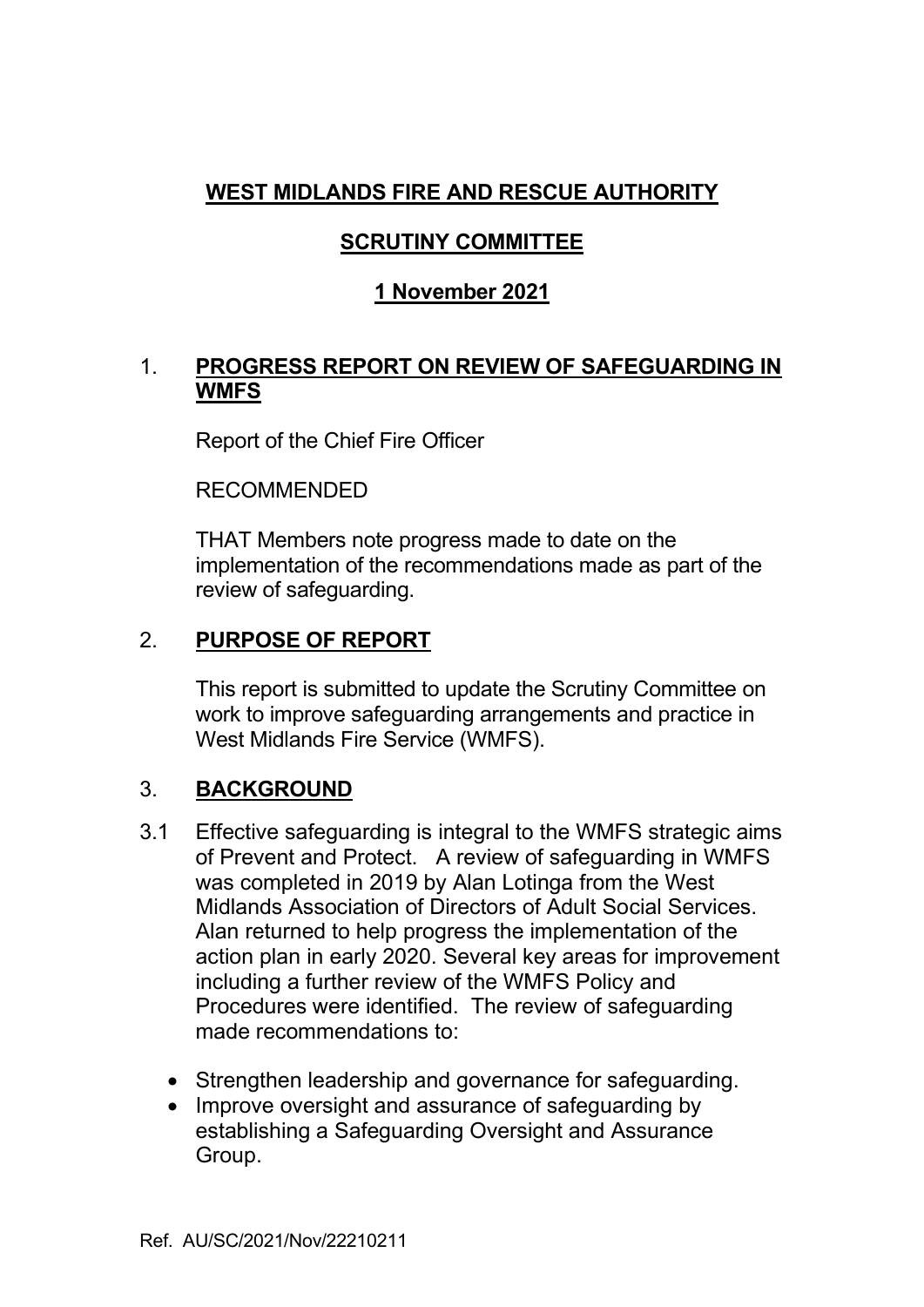- Ensure safeguarding practice and principles are embedded across services in an efficient and effective way.
- Lead and provide assurance both internally, with key partners and the National Fire Chiefs Council (NFCC).
- 3.2 The Safeguarding Manager, Mike Wood, was appointed in December 2020 following the safeguarding review undertaken by Alan Lotinga. The role was appointed to further progress this work and engage with key stakeholders and employees to embed a safeguarding culture. It acts as the Delegated Designated Safeguarding Officer as defined in legislation or NFCC safeguarding guidance on behalf of Strategic Enabler for People, leading, and managing safeguarding responsibilities across the organisation. The role ensures that WMFS effectively discharges its safeguarding duty, and that policy, process and practice is in line with current legislation. The implementation of Alan's work is being led by the Safeguarding Manager.

#### 3.3 Summary of Progress to Date

There has been considerable progress to improve safeguarding in WMFS during 2021 as follows:

- The WMFS Safeguarding Oversight and Assurance Group was established with terms of reference (see Appendix 1) in the WMFS governance arrangements for safeguarding in February 2021. The main Group has senior representation from across WMFS and meets quarterly with monthly subgroup meetings in between. The Group has a safeguarding action plan which is updated at least monthly.
- Revised safeguarding policy and procedures have been produced and were implemented on 1 September 2021. They include, for the first time in WMFS, a people in a position of trust policy setting out the procedure for managing allegations of abuse against staff and volunteers. They also include a new safeguarding competency and supervision framework. It sets out minimum requirements to ensure the workforce (including volunteers) is competent to ensure the safety, protection and wellbeing of children and adults with care and support needs. Competencies within the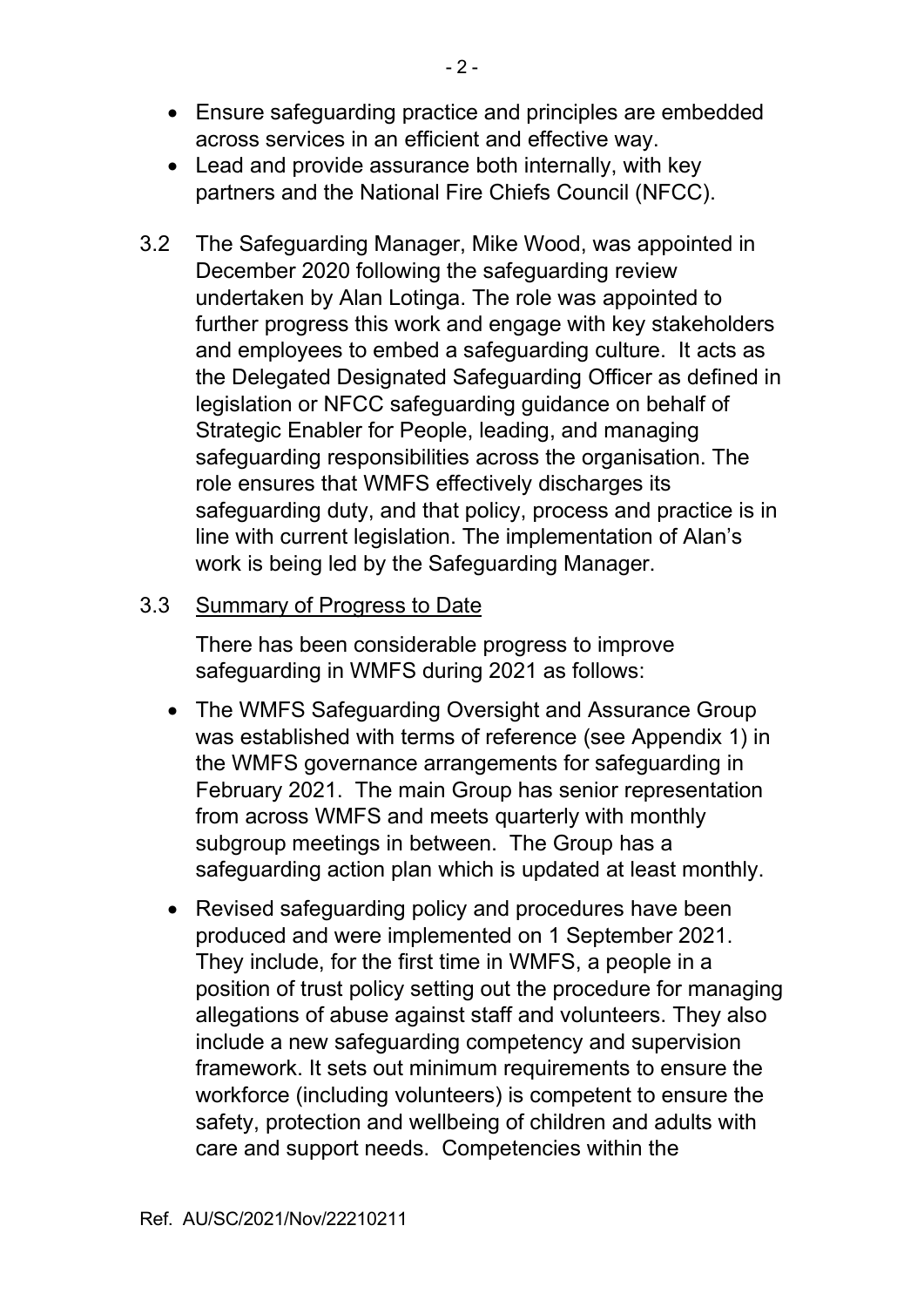Framework refer to a combination of skills, knowledge and experience expected of individual staff and volunteers. The Framework aims to ensure that this informs safeguarding practice in keeping with an individual's job role, duties, and responsibilities.

- The Ecademy safeguarding awareness eLearning has been reviewed and significantly updated as a part of the safeguarding competency and supervision framework. The training content is with OLPD to develop the eLearning. The framework also includes a targeted approach for staff in intermediary, specialist, and strategic roles (the latter could include members of SET and the Scrutiny Committee). Work has started to set out the learning and development required to achieve competencies at these levels.
- Quarterly safeguarding data is produced from the Fire Control safeguarding records. It provides information on the number of safeguarding concerns, position of trust allegations, and identifies themes emerging from the data. It is regularly shared with the Safeguarding Oversight and Assurance Group. Recommendations and learning from Safeguarding Adult Reviews (SARs) and Serious Incident Reviews (SIRs) are being shared with the Safeguarding Oversight and Assurance Group. It shows that most people subject to SIRs have care and support needs. In 2020-21 there were 46 incidents that met the SIR criteria, 68% of casualties had care and support needs. Care and support is the mixture of practical, financial and emotional support for adults who need extra help to manage their lives and be independent - including older people, people with a disability or long-term illness, people with mental health problems, and carers.
- Work has started to improve systems for safeguarding. First, by developing Business Intelligence dashboard to improve safeguarding data, real-time information on activity and outcomes. Second, by further developing Tymly (an existing WMFS IT system) to include recording of safeguarding.
- All 7 Safeguarding Adult Boards (SABs) in the West Midlands Metropolitan region have agreed that the SAB will receive a single self-assessment and annual report from WMFS by the end of April starting in 2022. This will replace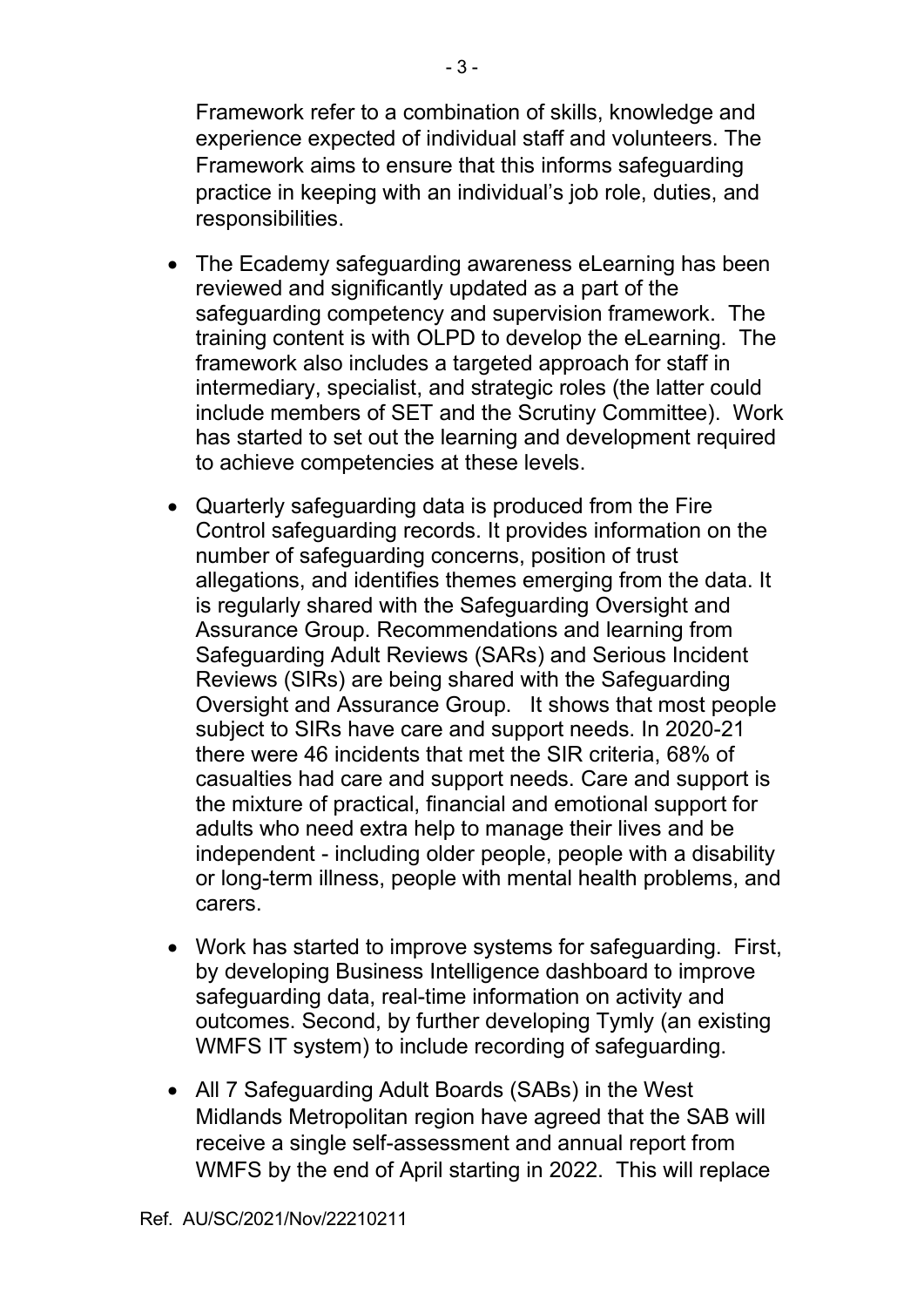the multiple requests for self-assessment and other assurance activity from SABs that WMFS is currently subject to. It will save time and a single self-assessment will strengthen WMFS's oversight of safeguarding in the Service.

- WMFS has had challenges to engage partners in SIRs. Some partners can be reluctant to share information for the purpose of an SIR, questioning the legal basis for sharing information. The 7 SABs have agreed to help promote the involvement of partner organisations in WMFS SIRs by tasking a SAB subgroup to help better understand and resolve the issue.
- WMFS and SABs are represented at the West Midlands Emergency Services Safeguarding Adult Group (WMESSAG). WMESSAG has developed a common referral form to social care for the West Midlands Metropolitan Region for WMFS, the Police, and Ambulance Service. It is not implemented yet.
- A new safeguarding page on Mesh is being used to share key safeguarding information with staff including the minutes of the Safeguarding Oversight and Assurance Group.

### 3.4 Engagement of Staff

Staff and Trade Union engagement has been an integral part of the progress set out in 3.3. This was particularly the case in the development of the safeguarding policy and procedures. For example, approximately 45 staff from across WMFS were involved in the development of the safeguarding policy and procedures through a Microsoft Teams site and 3 focus groups in March and April 2021. Each focus group covered the following 4 areas:

- Recognising and Responding to Abuse and Neglect.
- Reporting, Recording and Referring.
- People in a Position of Trust Policy.
- Staff Competency and Supervision Framework.

The focus groups resulted in amendments to the policy and procedures. They provided a wealth of information that will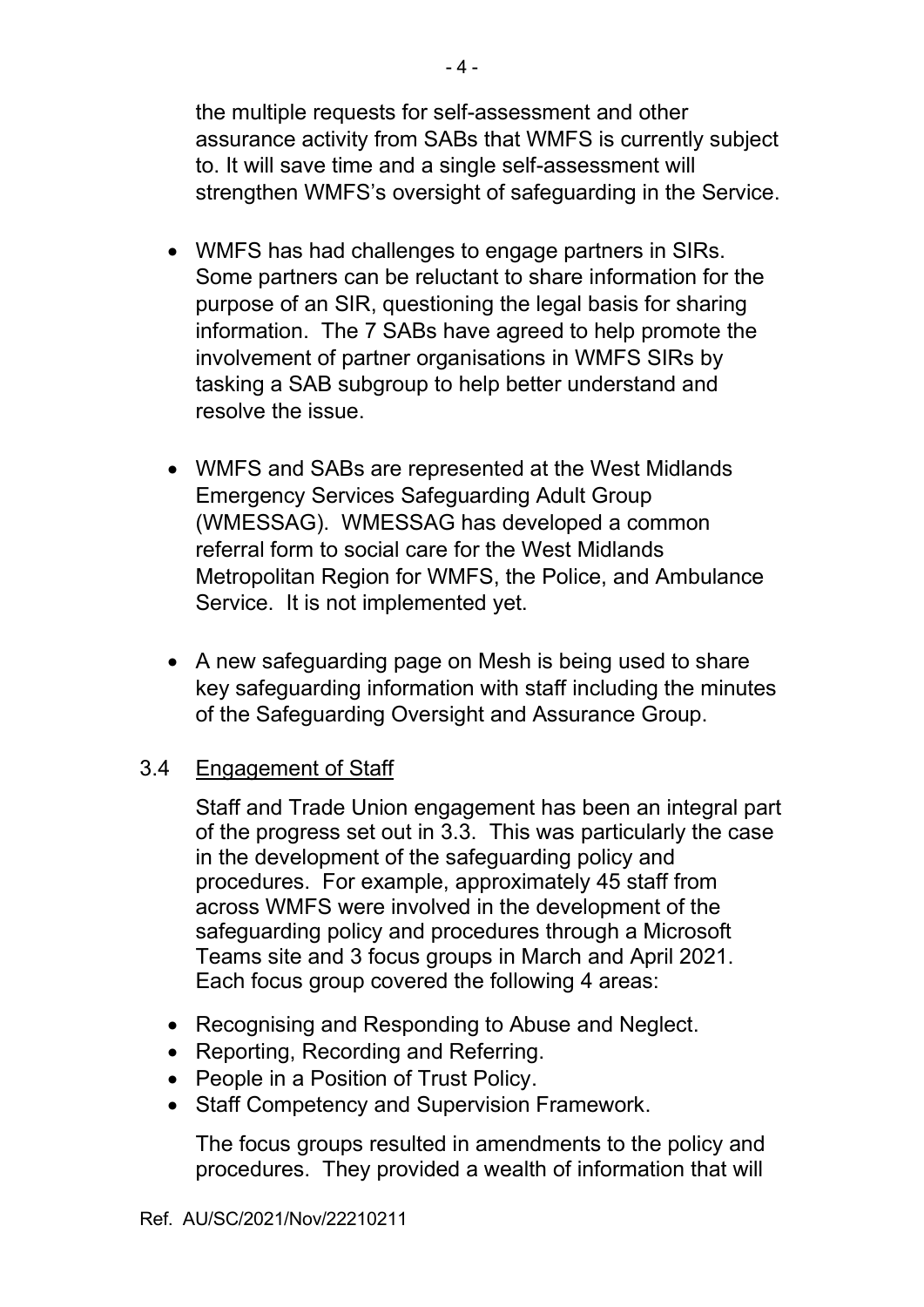be used to develop a safeguarding toolkit for staff.

There has been significant engagement with Trade Union representatives at the Human Resources Joint Working Party where safeguarding has been a standing agenda item. A JCC consultation on the safeguarding policy and procedures was undertaken in July and August 2021.

The Safeguarding Oversight and Assurance Group has a communication plan to help organise and structure staff engagement.

# 3.5 Summary of Further Action Required

 There are several actions to be completed by the end of June 2022. They are:

- A review Safeguarding Oversight and Assurance Group terms of reference and the safeguarding policy and procedures.
- Consider mainstreaming and recruitment for the Safeguarding Manager post.
- Complete the development of and implement the Business Intelligence dashboard to improve safeguarding data and the recording of safeguarding using Tymly.
- Develop and implement the learning and development required for the intermediary, specialist, and strategic levels of the safeguarding competency and supervision framework.
- Develop and implement the safeguarding toolkit including promoting use of the NHS safeguarding app which is on all brigade mobile phones and downloadable on personal devices if required
- Templates to record the investigation of position of trust allegations have already been produced but need to be implemented.
- Engagement with Children's Safeguarding Boards and partnerships to agree use of the WMFS single selfassessment and annual report, then conduct the first WMFS self-assessment and annual report and submit to safeguarding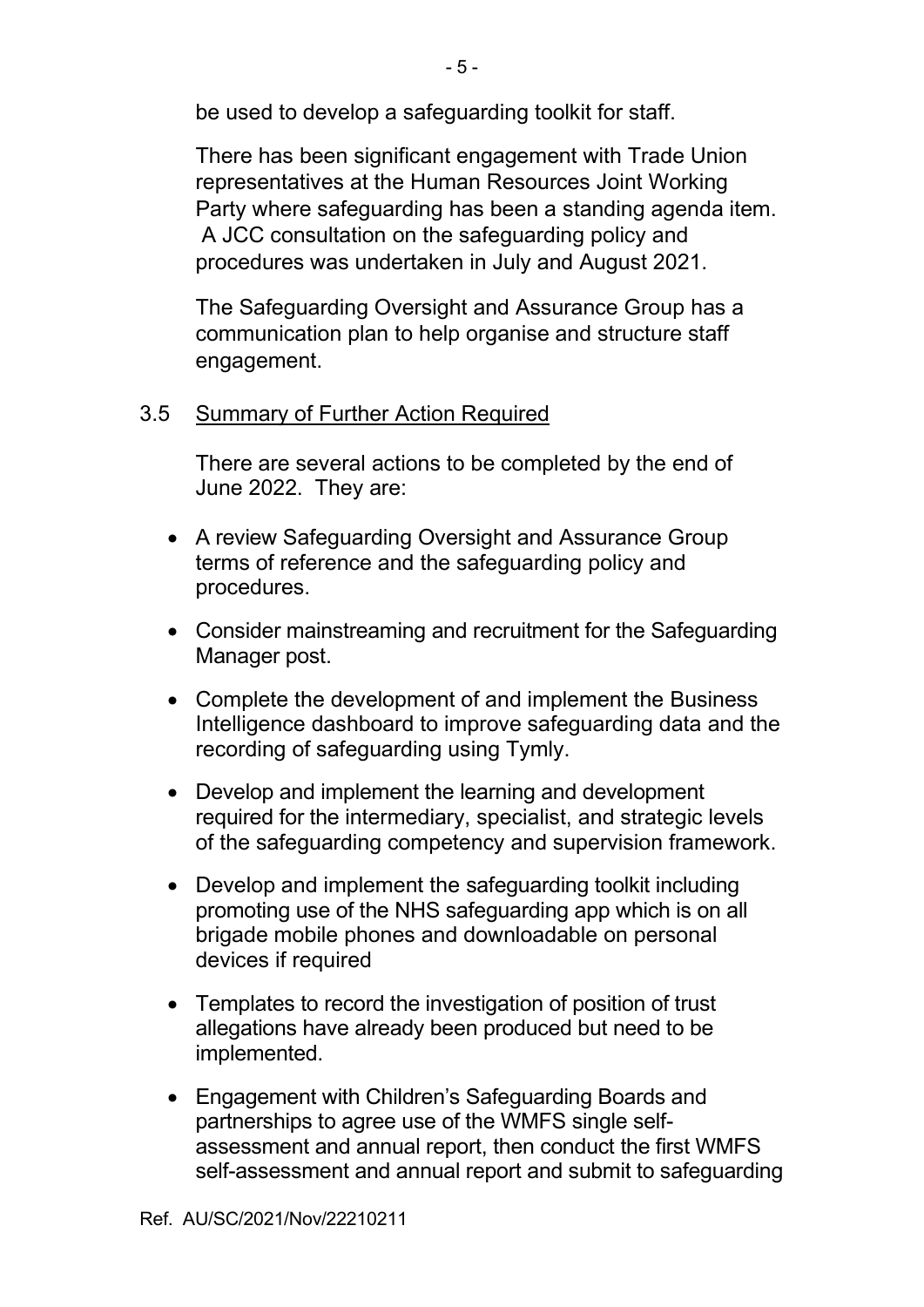boards by the end of April 2022.

- Implement common referral form through agreement at the **WMESSAG** 
	- Improve assurance that learning from SIRs, SARs, Child Safeguarding Practice Reviews, and other reviews is embedded in practice.

### 4. **EQUALITY IMPACT ASSESSMENT**

 A full Equality Impact Assessment has been completed and can be accessed (Appendix 2).

### 5. **LEGAL IMPLICATIONS**

The safeguarding policy and procedures will ensure that WMFS fulfills its safeguarding responsibilities for:

- Children and young people under the Children Act 1989 and 2004; and the statutory guidance Working Together to Safeguard Children 2018.
- Adults with care and support needs under the Care Act 2014.
- Fire and Rescue Services Act 2004 This places a statutory duty to promote fire safety in the community. The safeguarding responsibilities are defined in other legislation.

### 6. **FINANCIAL IMPLICATIONS**

Any costs associated with releasing staff for safeguarding training would need to be met from within existing resources.

### 7. **ENVIRONMENTAL IMPLICATIONS**

There are no environmental implications arising from this report.